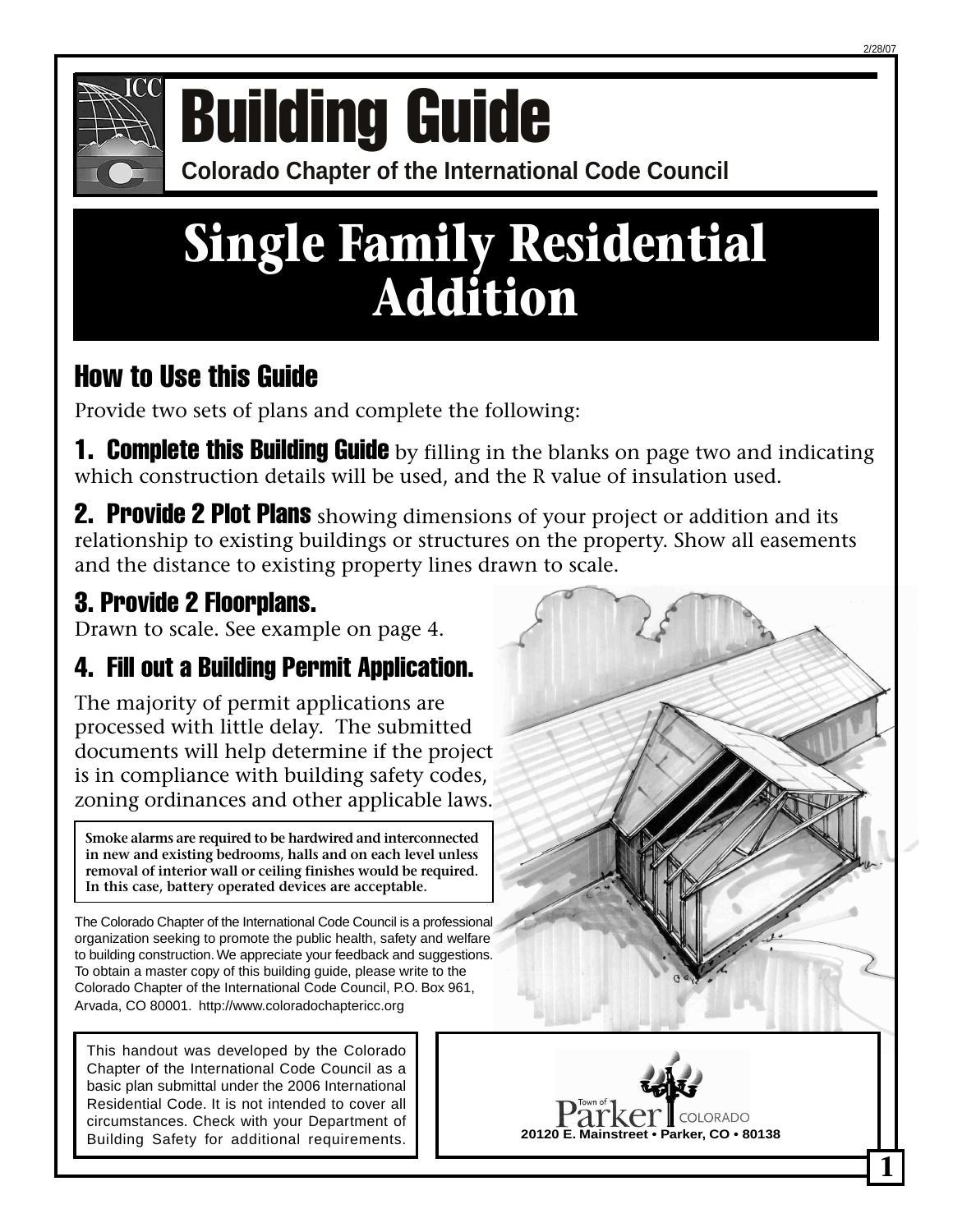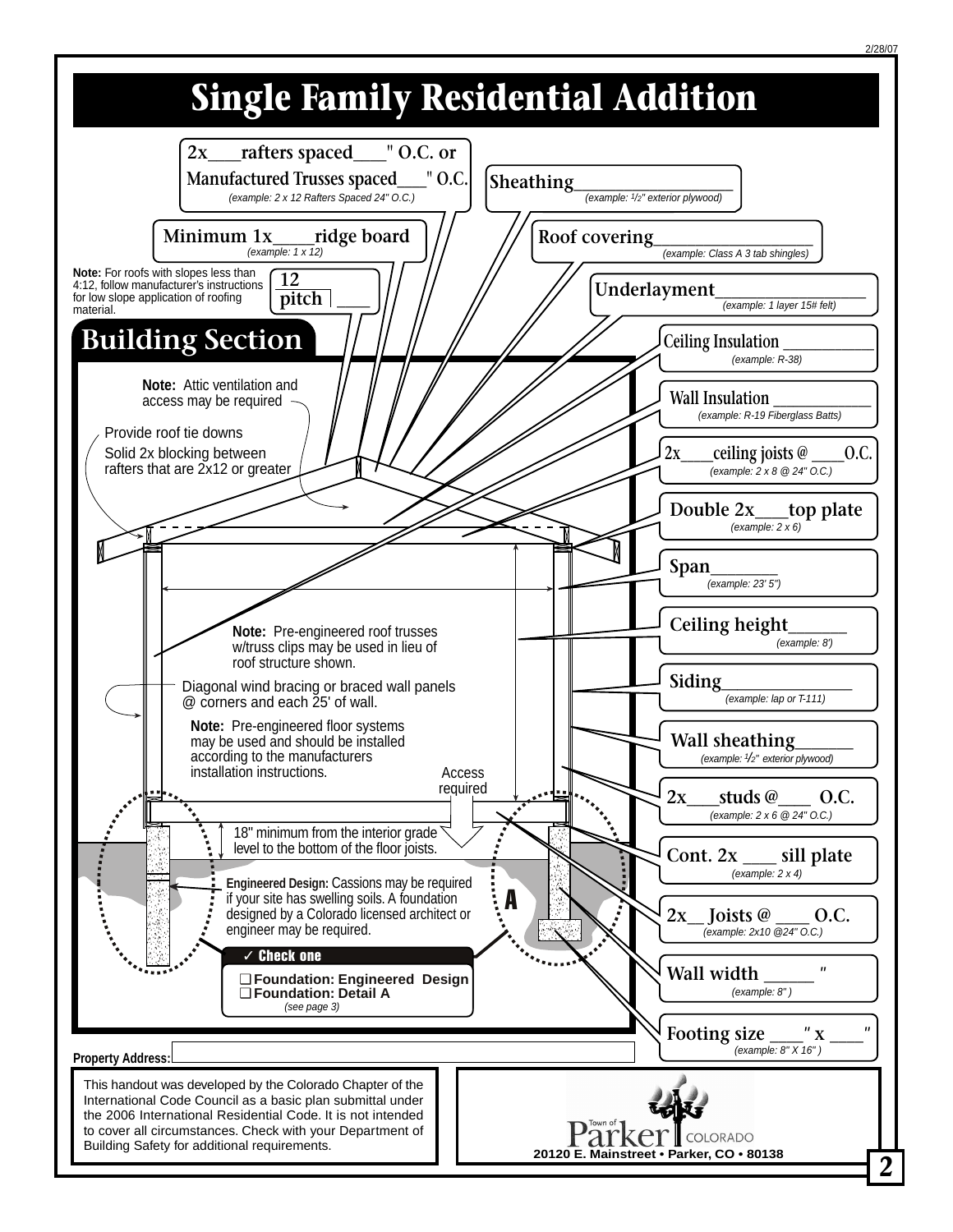## **Heads Up**

#### Site Plan

**1. When drawing your plot plan** be sure to show the location of electric, gas, sewer and water service lines. If you don't know where they are, call

the Public Service Utility Notification Center of Colorado, 1-800-922-1987. They will come out and locate lines for you. Remember to ask them about the cost.

**2. Show where the existing** electric and gas meters are located on your home. These meters may have to be relocated and it is best to know this before you start construction.

#### Floor Plan

**1. Smoke alarms.** Smoke alarms are required to be hardwired and interconnected in new and existing bedrooms, halls and one on each level unless removal of interior wall or ceiling finishes would be required. In this case, battery operated devices are acceptable.

**2. Additions not to enclose** bedroom or basement egress windows.

**3. Safety glass is required** at specific locations. When you draw in the location of the new windows on the floor plan, the plan reviewer can identify which ones require safety glass.

**4. Heat is required** in all habitable rooms. Show how the addition will be heated on the plan.

#### Electric Code

**Existing electric service** may require an upgrade or relocation. Indicate the size of your electric service (the number on the main breaker) on your plan. This can help the plan reviewer determine if an upgrade is needed before you start construction.

#### Roof Overframe

When constructing a new valley, use a continuous board under the bottom cut of the new rafters to provide a solid nailing surface. The board should be at least 2" thick, nominal and should be at least as wide as the base of the new rafter.

#### **Crawlspace Foundation Detail A 3** 1 /2" x 10" steel anchor bolts 6'-0" O.C. max., 7" min. penetration max. 12" from corner and 12" from each end of plate (min. 2 bolts per plate). Finished grade #4 rebar min. continuous top of stemwall & at footing 36" min. or below frost 6" min. Provide #4 rebar vert. @ 4'-0" O.C. insert rebar into concrete footing or key way Bottom plate shall be treated wood or Foundation redwood 3" Note: Maintain at least 18" clear between the bottom of the floor joists to the grade level of the crawlspace, and at least 12" under a beam. Ventilate the crawlspace with openings near the corners. The total area of the openings should be 1 square foot for each 150 square feet of crawlspace floor area. The crawlspace access must be a minimum of 18" x 24" and be unobstructed. Basement may require engineered design. Insulate per Chapter 11, I.R.C Sealed with 6 mil. polyethylene film Interior grade Concrete Encased Ground required for new service This handout was developed by the Colorado Chapter of the International Code Council as a basic plan submittal under the 2006 International Residential Code. It is not intended to cover all circumstances. Check with your Department of<br>Building Safety for additional requirements. **Building Safety For ADDITION**<br>**20120 E. Mainstreet • Parker, CO • 80138**